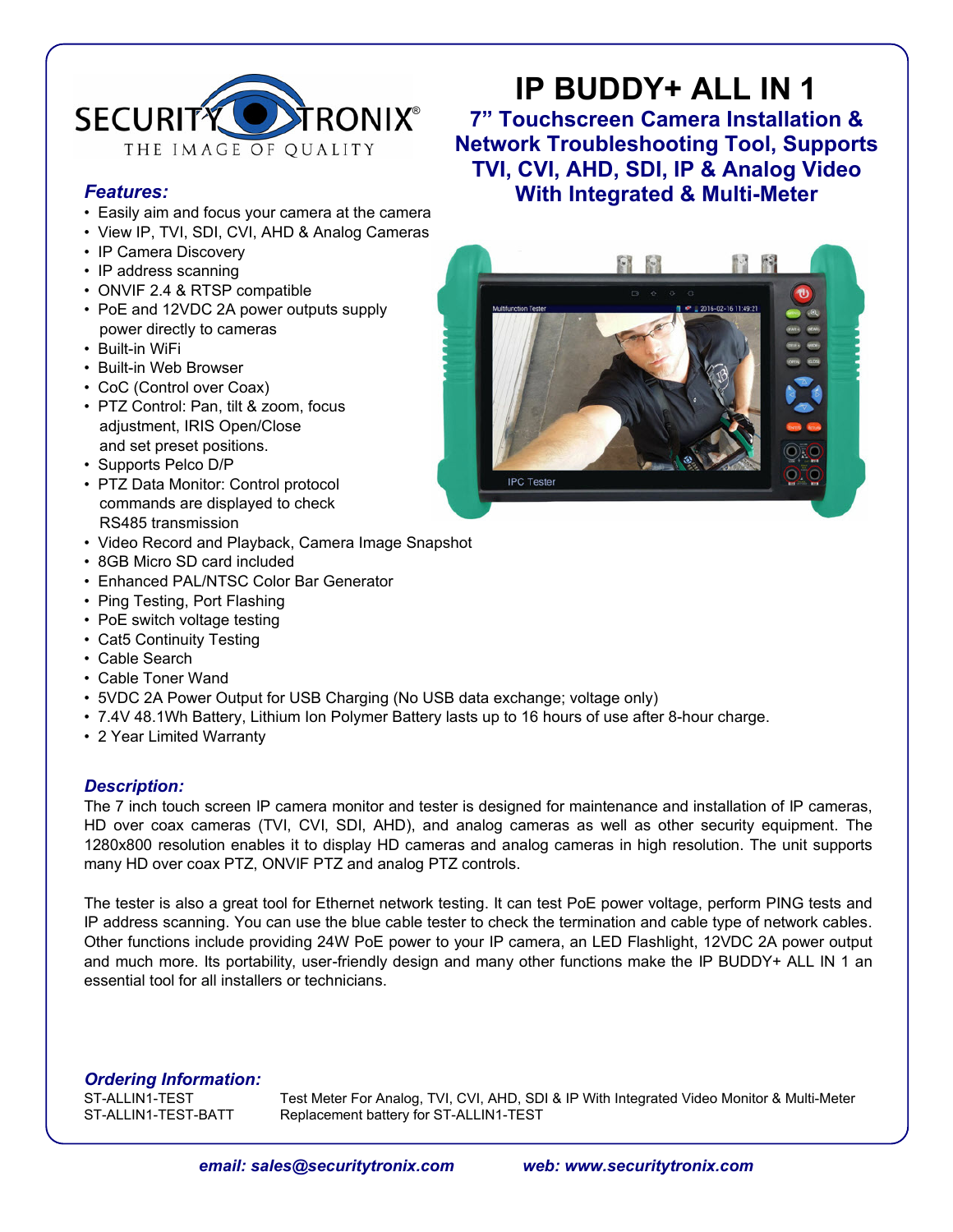

*Specifications:*

# **IP BUDDY+ ALL IN 1**

## **7" Touchscreen Camera Installation & Network Troubleshooting Tool, Supports TVI, CVI, AHD, SDI, IP & Analog Video With Integrated & Multi-Meter**

| <b>Model</b>             | ST-ALLIN1-TEST (IP BUDDY+ ALL IN 1) HD over Coax, Analog & IP Test Meter                     |
|--------------------------|----------------------------------------------------------------------------------------------|
| <b>Display</b>           | 7 inch Capacitive Touch screen LCD monitor with a 1280x800 resolution                        |
| Network port             | 10/100M auto adjusting RJ45                                                                  |
| <b>WIFI</b>              | Built in WIFI: 150MBps allows you to connect to a wireless network and view IP cameras       |
| IP camera type           | ONVIF, ONVIF PTZ, SecurityTronix, Dahua, Hikvision, Axis, RTSP Viewer                        |
| <b>Analog Video test</b> | 1 channel BNC Input & 1 channel BNC Output, NTSC/PAL (Auto adapting)                         |
| <b>CVI Video Test</b>    | 1 channel CVI input (BNC interface), supports:720p @ 25/30/50/60fps and 1080p @ 25/30fps     |
| <b>TVI Video Test</b>    | 1 channel TVI input (BNC interface), supports:720p @ 25/30/50/60fps, 1080p @ 25/30fps &      |
|                          | 2048x1536 @ 18fps                                                                            |
| <b>AHD Video Test</b>    | 1 channel AHD input (BNC interface), supports: 720p @ 25/30fps and 1080p @ 25/30fps          |
| <b>SDI Video Test</b>    | 1 channel SDI input(BNC interface), supports: 720p @ 60fps, 1080p @ 60fps & 1080i @ 60fps    |
| Zoom Image               | Supports Analog and IP camera image zooming & movement                                       |
| Snapshot, Video          |                                                                                              |
| record and playback      | Capture still images and record live video. Media player will view photos and playback video |
| <b>HDMI</b> output       | 1 channel HDMI output, supports up to 1080p                                                  |
| 12V/2A power output      | Outputs 12VDC 2A to power camera                                                             |
| USB 5V power             | 5VDC 2A power output only, no data                                                           |
| PoE power output         | 48V PoE power output. Max power 24W                                                          |
| <b>Audio test</b>        | 1 channel audio signal input and 1 channel audio signal output to connect headphones.        |
|                          | Also has built in speakers.                                                                  |
| <b>PTZ</b> control       | Supports RS232/RS485 control, Baud rates 600-115200bps; ONVIF PTZ control                    |
| Color bar generator      | Output one channel PAL/NTSC color bar via Analog BNC out or HDMI out to test monitors        |
| <b>UTP Cable tester</b>  | Tests UTP cable connection and pin configuration                                             |
| Data monitor             | Captures and analyzes the hexadecimal data from controlling devices                          |
| <b>Network test</b>      | IP address scan, link scan, and Ping test. Quickly search the for IP camera's IP address on  |
|                          | your network                                                                                 |
| PoE/PSE voltage test     | Measures PoE switch voltage and displays pin configuration                                   |
| <b>Power outputs</b>     | 12VDC 2A power output ports; 5VDC power output; 48V PoE Power output                         |
| <b>Battery</b>           | Included 7.4V Lithium polymer battery, 5000mAh. Comes with 12VDC 2A wall charger             |
| Rechargeable             | After charging 7 - 8 hours, normal working time is 10 hours. DO NOT CHARGE OVER 8 HOURS      |
| <b>Operation setting</b> | Capacitive touch screen and real keys. Languages include English, Chinese, Korean, Russian,  |
|                          | Italian & Polish                                                                             |
| Auto off                 | Selectable between 1-30 minutes                                                              |
| <b>Temperatures</b>      | -10°C - +50°C / 14°F - 122°F                                                                 |
| <b>Humidity</b>          | $30\% \sim 90\%$                                                                             |
|                          | Dimensions and Weight 240mm x 154mm x 46 mm / 620g                                           |
|                          | 9.4in x 6 in x 1.8in / 1.4lbs.                                                               |
|                          |                                                                                              |
|                          |                                                                                              |

#### *Contents Include:*

- IP BUDDY+ ALL IN 1 video monitor and IP test meter
- 12VDC wall charger
- Cable identifier and network tester number 255
- Polymer lithium ion battery 7.4VDC 5400mAh (Not plugged in during shipping. Please plug in prior to using meter!)
- 3 foot BNC test cable
- 18 inch RS485 test cable with alligator clips

#### • 3 foot meter to camera power cable

- 18 inch 3.5mm audio cable with alligator clips
- Carrying case and hanging strap with front accessory pouch
- IP BUDDY+ ALL IN 1 hands free monitor support neck strap with adjustable angle view support
- User's Manual
- 8GB SD card
- Green DC21 Male & Female power adaptors
- Multi meter test leads (red and black)

#### *Ordering Information:*

ST-ALLIN1-TEST Test Meter For Analog, TVI, CVI, AHD, SDI & IP With Integrated Video Monitor & Multi-Meter<br>ST-ALLIN1-TEST-BATT Replacement battery for ST-ALLIN1-TEST Replacement battery for ST-ALLIN1-TEST